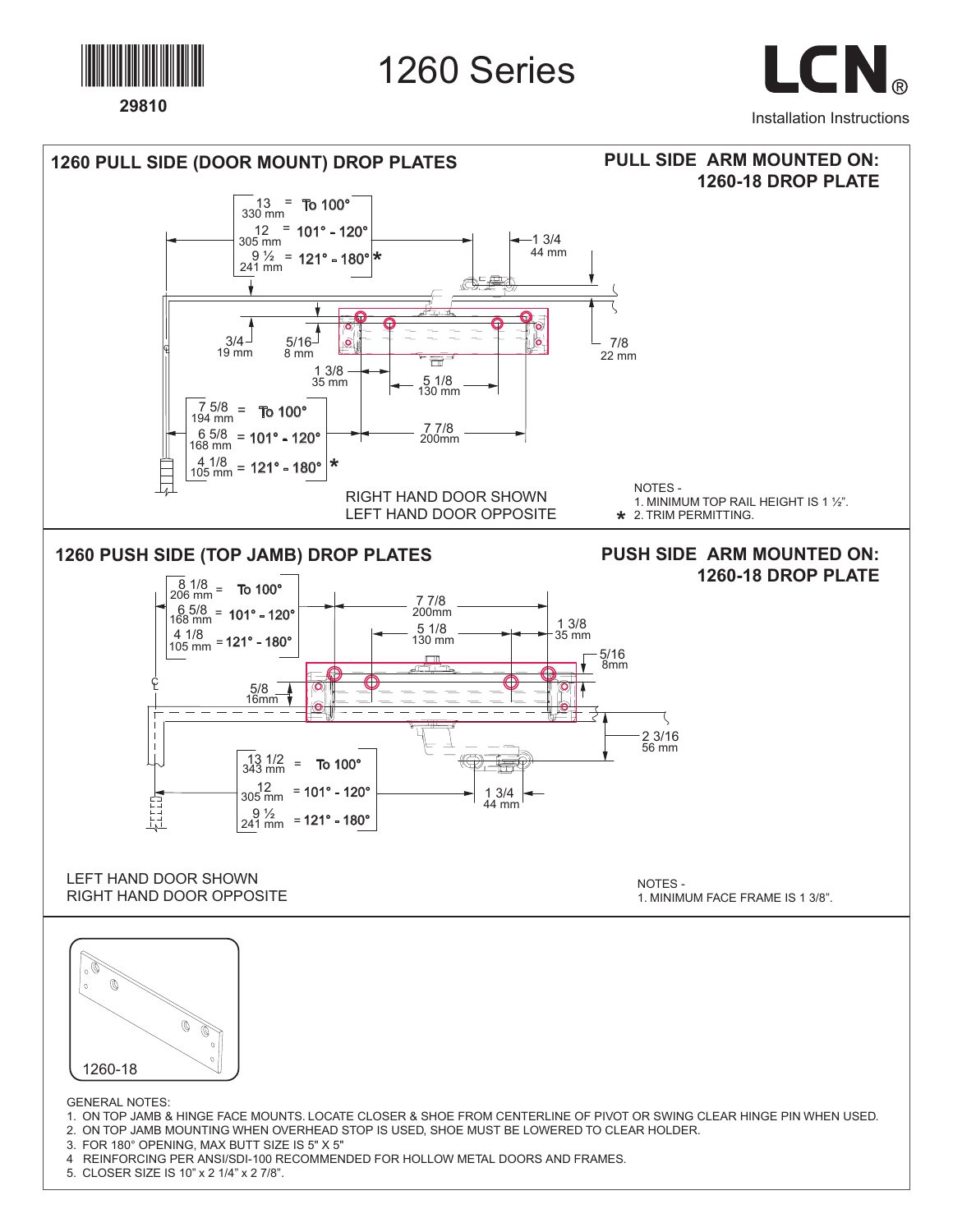

## **PUSH SIDE PARALLEL ARM MOUNTED ON: 1260-18PA DROP PLATE**



- 1. LOCATE CLOSER & SHOE FROM CENTERLINE OF PIVOT OR SWING CLEAR HINGE PIN WHEN USED.
	- 2. FOR 180° OPENING ON HINGE FACE MOUNTS, MAX BUTT SIZE IS 5" X 5"
- 3 REINFORCING PER ANSI/SDI-100 RECOMMENDED FOR HOLLOW METAL DOORS AND FRAMES.
- 4. CLOSER SIZE IS 10" x 2 1/4" x 2 7/8".

1260-18PA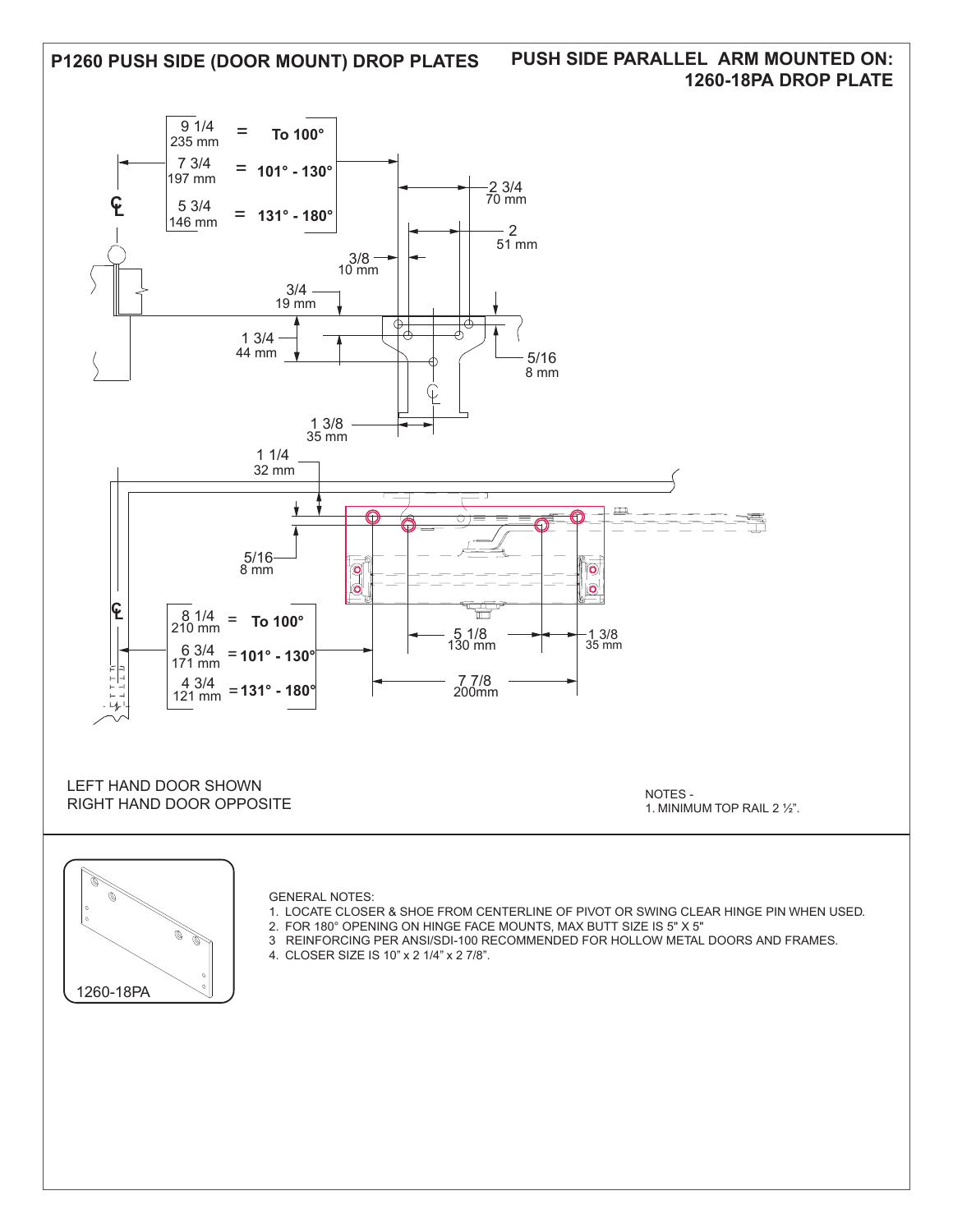